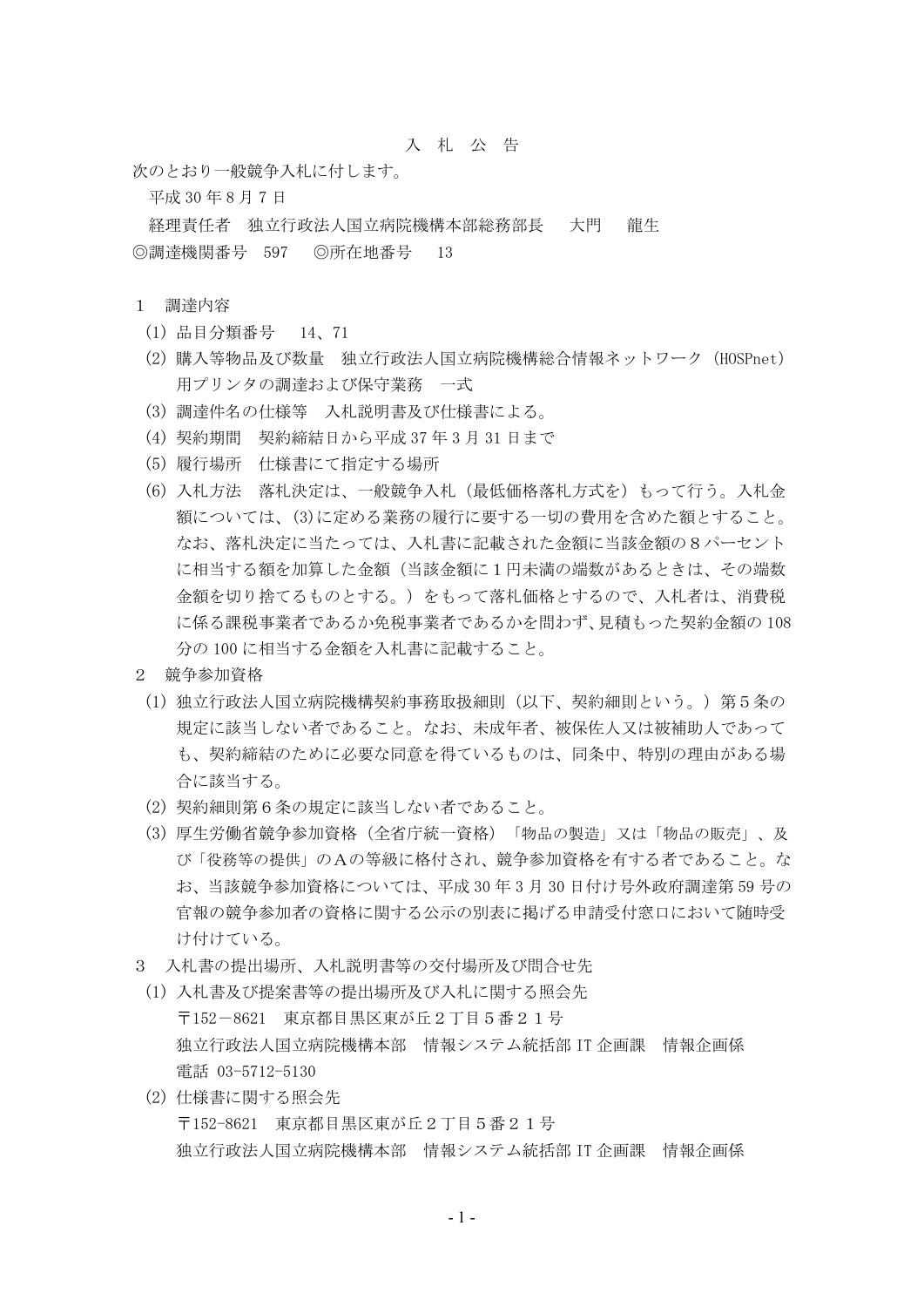電話 03-5712-5130

- (3) 入札説明書の交付方法
	- ① 交付期間 平成 30 年 8 月 7 日から平成 30 年 9 月 26 日まで。
	- ② 交付時間 平日 9:30 から 17:00 まで。
	- ③ 交付場所 上記(2)に同じ。
- (4) 入札説明会の日時及び場所 平成 30 年 8 月 23 日 14 時 00 分 本部 3 階会議室 31
- (5) 入札書の受領期限 平成 30 年 9 月 27 日 15 時 00 分
- (6) 開札の日時及び場所 平成 30 年 9 月 28 日 11 時 00 分 本部 3 階会議室 32
- 4 その他
	- (1) 契約手続において使用する言語及び通貨 日本語及び日本国通貨
	- (2) 入札保証金及び契約保証金 免除
	- (3) 入札者に要求される事項 この一般競争に参加を希望する者は、封印した入札書に 本公告に示した物品を納入できることを証明する書類を添付して入札書の受領期限 までに提出しなければならない。入札者は、開札日の前日までの間において、経理 責任者から当該書類に関し説明を求められた場合は、それに応じなければならない。
	- (4) 入札の無効 本公告に示した競争参加資格のない者の提出した入札書、入札者に求 められる義務を履行しなかった者の提出した入札書は無効とする。
	- (5) 契約書作成の要否 要
	- (6) 落札者の決定方法 本公告に示した物品を納入できると経理責任者が判断した資料 を添付して入札書を提出した入札者であって、契約細則第 21 条の規定に基づいて作 成された予定価格の制限の範囲内で最低価格をもって有効な入札を行った入札者を 落札者とする。
- (7) 詳細は入札説明書による。
- 5 Summary
	- (1) Official in charge of disbursement of the procuring entity: Tatsuo Daimon, Director, Department of General Affairs, National Hospital Organization Headquarters
	- (2) Classification of the services to be procured : 14,71
	- (3) Nature and quantity of the services to be required : Personal Printer procurement and maintenance work in the National Hospital Organization Genera Information Network System 1 set
	- (4) Fulfillment period : From Contract date to March 31, 2025
	- (5) Fulfillment place : The place specified by the official in charge of disbursement of the procuring entity
	- (6) Qualification for participating in the tendering procedures : Suppliers eligible for participating in the proposed tender are those who shall :
	- ① not come under Article 5 of the Regulation concerning Contract for National Hospital Organization(NHO). Furthermore, minors, Person under Conservatorship or Person under Assistance that obtained the consent